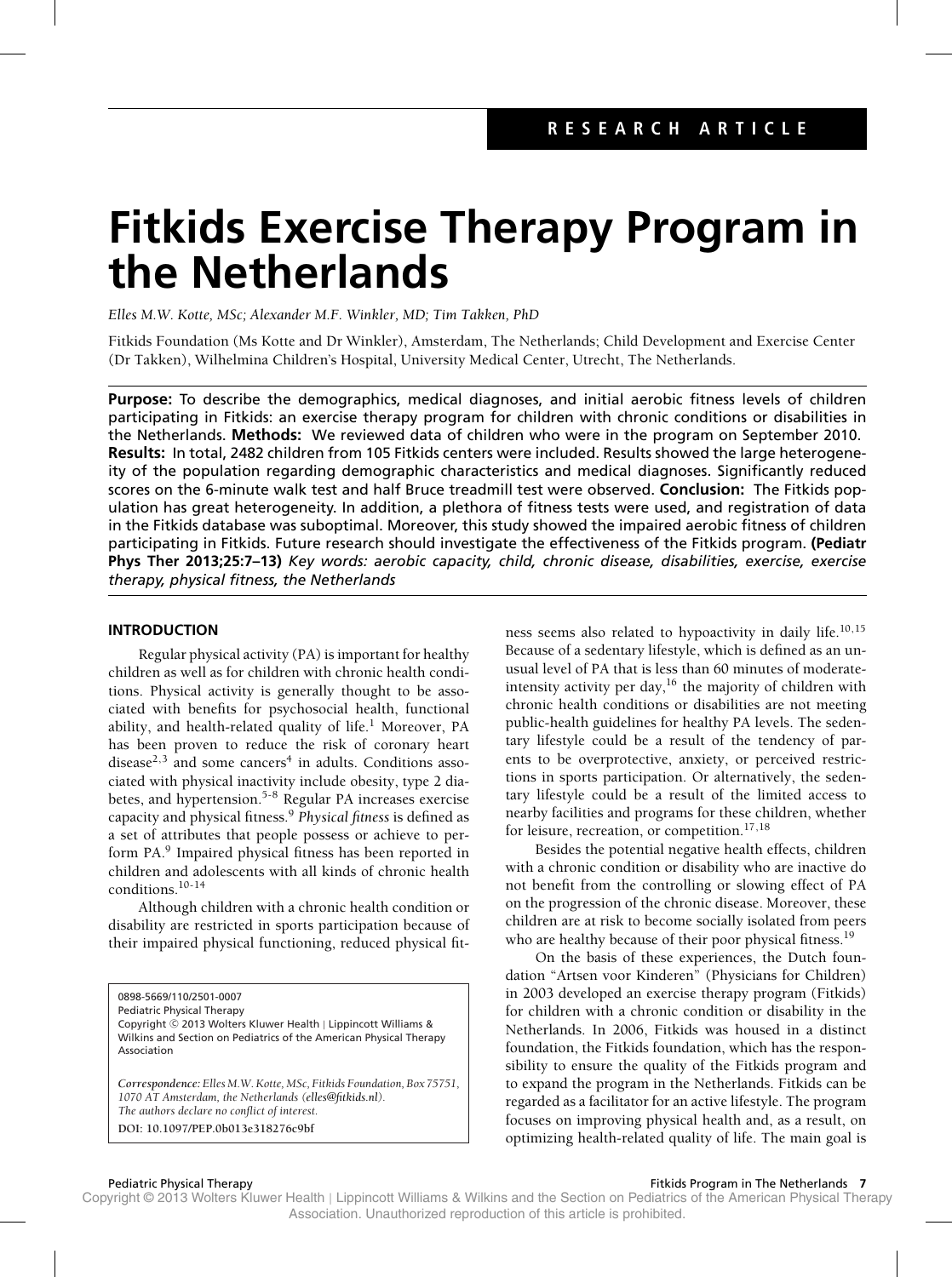to bring children to a higher level of durable activity, which allows them to join peers who are healthy in PA at a regular sports club. In Fitkids, children from the age of 6 to 18 years with all kinds of physical disabilities can participate, for example, children with asthma, diabetes, congenital heart defect, rheumatic disease, autism, cystic fibrosis, cerebral palsy, developmental coordination disorder, and Down syndrome. Because of this diversity in children with different chronic diseases and/or disabilities within the program, the program is under supervision of experienced pediatric physical therapists. All therapists receive an intervention protocol and personal instruction to guarantee uniformity of the Fitkids program between the therapists and Fitkids centers. Within the program, children train in small, heterogeneous groups based on age, gender, and chronic condition or disability. Fitkids includes a warm-up and cool-down based on simple competitive and/or strategic games. Furthermore, the program is set up to improve cardiovascular fitness. For this, treadmills, cross trainers, stationary exercise bikes, rowing machines, and other indoor exercise equipment is used, which discriminates Fitkids from other pediatric exercise programs based on more functional exercises. Except for the warmup and cool-down, the training is performed individually.

The physical therapy program consists of 2 to 4 phases each lasting 3 months in which the intensity of support is reduced. Since the start in 2003, 150 Fitkids centers have currently been opened, which makes Fitkids a nationwide program in the Netherlands, and which enables children to train in a pediatric physical therapy practice near their home. Studies describing the effectiveness of such a large nationwide program have not been performed yet. However, it is necessary to establish the effectiveness of the Fitkids program. The current study is the first step in this process toward improved evidence-based practice. In the current study, we want to describe the population of children currently participating in Fitkids.

The specific aims of the current study were to: (1) describe the demographics and medical diagnoses of the children participating in Fitkids; (2) specify the exercise tests used to determine the initial aerobic fitness of children participating in Fitkids; and (3) determine the initial aerobic fitness of children participating in Fitkids.

# **METHODS**

# **Study Population**

More than 6000 children had participated in the Fitkids program from May 2003 to September 2010. For this study, we reviewed data of children who were in the Fitkids program on September 2010. The outcomes that were analyzed for the study were obtained by pediatric physical therapists during the initial assessment of the participants. The data were entered and stored in a Web-based patient record, the Fitkids database, located at [http://www.fitkids.nl.](http://www.fitkids.nl) Outcomes included demographic characteristics of the participants (eg, gender, age, height,

weight, body mass index [BMI]), medical diagnoses, type of aerobic exercise test used to test the child's initial aerobic fitness, and initial test results. The analysis was performed on anonymous patient care data. Therefore, there was no medical ethics approval required for this study according to Dutch law.

## **Demographic Characteristics**

Body mass and height of the children were determined with an electronic scale and a height-measuring device (wall-mounted measuring stick). Body mass index  $(kg/m<sup>2</sup>)$  was derived from weight and height. Standard deviation scores (SDSs) were calculated from Dutch growth charts.<sup>20,21</sup> Overweight and obesity were defined as  $+1$  or more and +2 or more SD BMI for age, respectively.

#### **Medical Diagnoses**

Data concerning medical diagnosis of the children were based on the information provided by the treating physician in the medical referral letter.

# **Aerobic Fitness**

A variety of validated exercise tests were used to determine the initial aerobic fitness of the children participating in Fitkids. To some extent, the pediatric physical therapists were free to choose an aerobic exercise test that was most optimal to use in their center on the basis of the equipment available and patient characteristics. However, to guarantee uniformity between Fitkids centers, 3 aerobic exercise tests were recommended by the Fitkids foundation (eg, the 6-minute walk test [SMWT], the half Bruce treadmill test, and the shuttle-run test [SRT]). Test conditions, which are described later, were outlined in a Fitkids test manual, which was provided by the foundation. Training days were organized to educate the therapists in the administration of the recommended exercise tests. Furthermore, at set dates, centers were audited to determine whether they followed the Fitkids test manual.

#### **Six-Minute Walk Test**

The SMWT was conducted according to the American Thoracic Society guidelines.<sup>22</sup> Subjects were instructed to walk from one end to the other of the walking path at their own pace, while attempting to cover the largest possible distance in 6 minutes. Physical therapists encourage subjects with the standardized statements "You're doing well" or "Keep up the good work." The 6-minute walking distance (SMWD) was recorded as the performance outcome measure. Percentage of predicted SMWD was calculated using an age- and height-based equation fitted to normative data by Geiger and colleagues. $^{23}$ 

Equation boys:  $196.72 + (39.81 \times age$  [years]) –  $(1.36$  $\times$  (age [years]<sup>2</sup>) + (132.28  $\times$  height [m])

**8** Kotte et al **Pediatric Physical Therapy 8** Actte et al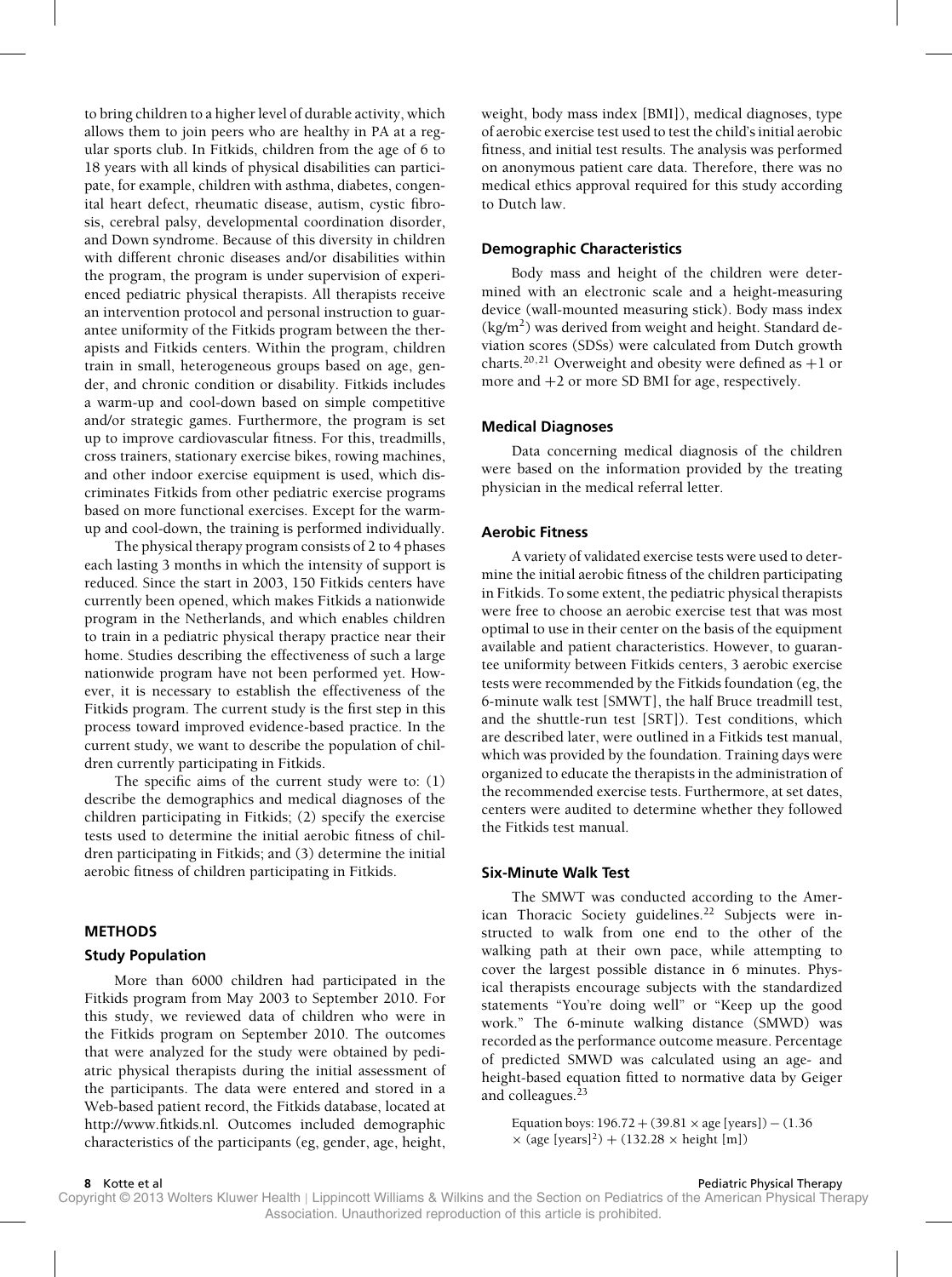Equation girls:  $188.61 + (51.5 \times age$  [years]) –  $(1.86$  $\times$  age [years]<sup>2</sup>) + (86.1  $\times$  height [m])

# **Half Bruce Treadmill Test**

The half Bruce treadmill test was used because it has smaller increments in workload in comparison with the original protocol.<sup>24</sup> The half Bruce treadmill test has eleven 1.5-minute stages. The first stage starts at a speed of 2.7 km/h and a gradient of 10%. Except for the last 2 stages, which have an increment of 0.4 km/h, each subsequent stage has an increment of 0.6 to 0.7 km/h. All subsequent stages have an increment of 1% in gradient. Children were urged to continue to the point of severe fatigue. The test was finished when a child refused to continue the test despite verbal encouragement. Maximal endurance time was recorded as the outcome measure. As reference values for the half Bruce treadmill test are lacking, those for the original Bruce protocol were used. According to Binkhorst et al, $^{25}$  there is no significant difference in maximal endurance times between the 2 test protocols. Reference values published by van der Cammen et al<sup>26</sup> were used for children aged up to 10 years. For the remaining children, the reference values of Binkhorst et  $al^{25}$  were used.

#### **Shuttle-Run Test (10- or 20 m)**

The SRT requires children to walk or run between 2 markers delineating the respective course of 10 or 20 m.<sup>27,28</sup> Speed of movement was incremented and determined by an audio signal, which was played through a standard CD player. The endpoint of the 10-m SRT was reached when, on 2 consecutively paced signals, the children were more than 1.5 m away from the marker. The endpoint of the 20-m SRT was reached when, on 2 consecutively paced signals, the children were more than 3 m away from the marker. Level and number of shuttles reached before a child was unable to keep up with the audio signal was recorded as the performance outcome measure. As reference values for the 10-m SRT for healthy children are lacking<sup>29</sup> and recent reference values for the 20-m SRT are only known for the 13- to 18-year-old adolescents,  $30$ test outcomes of both the 10- and 20-m SRT were not compared with reference standards.

#### **DATA ANALYSIS**

Statistical analyses were performed using the Statistical Package for the Social Sciences (SPSS-18.0, SPSS Inc, Chicago, IL). The distribution of the variables was checked with the Kolmogorov-Smirnov test. Because of the skewed nature of the age, weight, length, and BMI distributions, medians and interquartile ranges (IQRs) were presented for the total population as well as for boys and girls separately. The nonparametric Mann-Whitney *U* test was used to test for differences in demographic characteristics between boys and girls. For initial test results, normality assumptions were only met for the 10- and 20-m SRT. The

Wilcoxon signed rank test was used to test for significant differences between SMWD and distances predicted by the equations of Geiger et al. $^{23}$  Differences between maximal endurance times of the half Bruce treadmill test and reference values were analyzed using the SDS of the endurance time, that is, the difference between the observed and predicted value divided by the SD of the reference values. Statistical significance of the SDS endurance time was analyzed using a signed rank test. Significance level for all tests was set at  $\alpha < 0.05$ .

# **RESULTS**

#### **Study Population**

*Demographic Characteristics***.** A total of 2482 children were included in the analysis (1311 boys and 1171 girls), from 105 Fitkids centers**.** The demographic characteristics and SDSs are presented in Table 1 for the total population as well as for boys and girls separately. Because of the skewed nature of the variables' distribution, medians and IQRs are given. Because of incomplete data sets, each variable is based on a different number of children. The median age of the children was 10.8 years (IQR, 9.0 to 12.9). Median weight for height, height for age, weight for age, and BMI for age SDSs were respectively 2.1 (IQR, 1.1 to 2.8), 0.1 (IQR, −0.8 to 0.9), 1.7 (IQR, 0.6 to 2.6), and 2.1 (IQR, 1.0 to 2.6). Significant differences were found in age, weight, and BMI between boys and girls (Table 1).

*Medical Diagnoses***.** In total, the study sample showed 67 different primary diagnoses. The 20 most common primary diagnoses of the children participating in Fitkids are presented in Table 2. Twenty-eight percent of the children had a primary medical diagnosis of obesity, whereas 18% were diagnosed with motor retardation and 10% with autism or autism-related disorder. Each of the remaining disorders/diseases (eg, asthma, orthopedic disorders, neurological disorders, mental retardation, Down syndrome, cerebral palsy, and attention deficit hyperactivity disorder) are reflected in less than 10% of the children.

# **Use of Exercise Tests**

As recommended in the Fitkids test manual, the SMWT ( $n = 1233$ ), the half Bruce treadmill test ( $n = 306$ ), the 10-m SRT ( $n = 82$ ), and the 20-m SRT ( $n = 16$ ) are often used in the initial assessment of Fitkids. Other exercise tests applied during the initial assessment, which were not outlined in the Fitkids test manual, include Physical Working Capacity (PWC) 170 ( $n = 62$ ), the shuttle-walk test (SWT) ( $n = 14$ ), the Cooper Test ( $n = 11$ ) or half-Cooper Test (6 minutes;  $n = 7$ ), and a number of tests from the EUROFIT test manual<sup>31</sup>:  $10 \times 5$  m sprint test  $(n = 10)$ , sit and reach test  $(n = 12)$ , standing long jump  $(n = 14)$ , sit-ups  $(n = 5)$ , and the handgrip strength test  $(n = 2)$ . Results of the 5 tests that were most commonly used are outlined later, that is, the SMWT, the half Bruce treadmill test, the 10- and 20-m SRT, and the PWC170. No exercise test results were recorded for 681 children.

Pediatric Physical Therapy Fitkids Program in The Netherlands **9**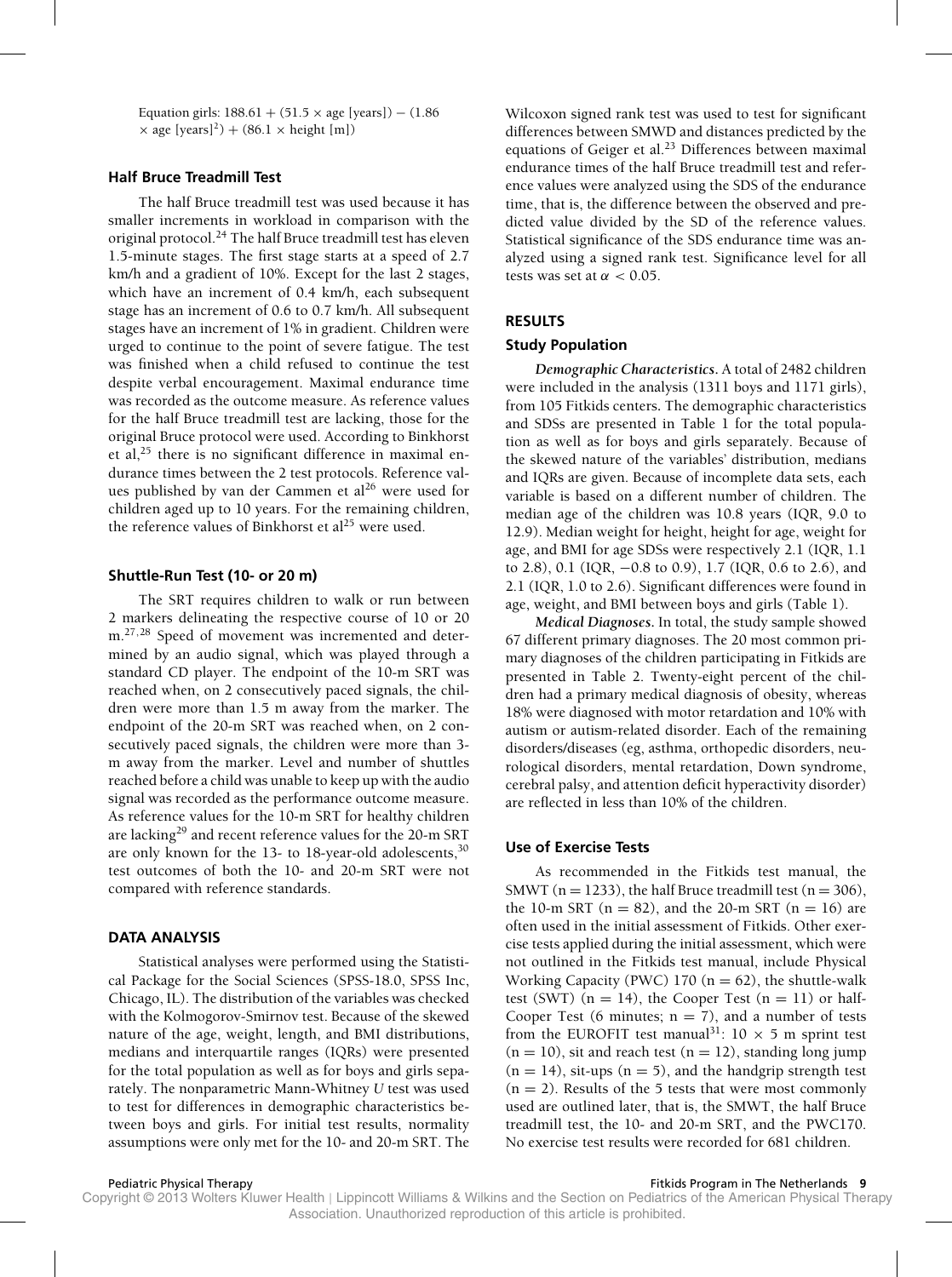**TABLE 1** Demographic Characteristics of Participants

|                         | Boys $(n = 1311)$ |                     | Girls $(n = 1171)$ |                     |           | Total               |  |
|-------------------------|-------------------|---------------------|--------------------|---------------------|-----------|---------------------|--|
|                         | $\mathbf n$       | Median (IQRs)       | n                  | Medan (IORs)        | pa        | Median (IORs)       |  |
| Age $(y)$               | 968               | $10.7(8.9-12.5)$    | 882                | $11.0(9.2-13.2)$    | .002      | $10.8(9.0-12.9)$    |  |
| Weight (kg)             | 895               | 49.0 (39.0-63.5)    | 823                | $53.0(41.9-68.0)$   | .000      | $51.0(40.0-65.2)$   |  |
| Height (cm)             | 899               | 148.0 (137.0-159.0) | 813                | 150.0 (139.0-160.8) | <b>NS</b> | 149.0 (138.0-160.0) |  |
| BMI $(kg/m2)$           | 887               | $23.0(18.9-26.8)$   | 810                | $24.3(20.7-28.2)$   | .000      | 23.7 (19.8-27.5)    |  |
| Weight for height (SDS) | 884               | $2.2(1.0-2.9)$      | 809                | $2.1(1.3-2.7)$      | <b>NS</b> | $2.1(1.1-2.8)$      |  |
| Height for age (SDS)    | 772               | $0.1(-0.8-1.0)$     | 700                | $0.1$ (-0.8 to 0.8) | <b>NS</b> | $0.1$ (-0.8 to 0.9) |  |
| Weight for age (SDS)    | 768               | $1.7(0.4-2.7)$      | 703                | $1.7(0.7-2.5)$      | <b>NS</b> | $1.7(0.6-2.6)$      |  |
| BMI for age (SDS)       | 763               | $2.1(0.9-2.7)$      | 696                | $(1.2 - 2.6)$       | <b>NS</b> | $2.1(1.0-2.6)$      |  |

**TABLE 2**

aBased on nonparametric Mann-Whitney *U* test.

Abbreviations: BMI, body mass index; IQR: interquartile range; NS: not significant; SDS, SD score.

|                                          | IABLE Z<br>Medical Diagnoses (Primary) |                    |            |
|------------------------------------------|----------------------------------------|--------------------|------------|
|                                          | Boys $(n = 1311)$                      | Girls $(n = 1171)$ | Total      |
| Obesity                                  | 303(23.1)                              | 403(34.4)          | 706 (28.4) |
| Motor retardation                        | 267(20.4)                              | 186(15.9)          | 453 (18.3) |
| Autism spectrum disorders                | 192(14.6)                              | 53(4.5)            | 245(9.9)   |
| Asthma                                   | 91(6.9)                                | 95(8.1)            | 186(7.5)   |
| Orthopedic disorders                     | 53 $(4.0)$                             | 55(4.7)            | 108(4.4)   |
| Neurological disorders                   | 40(3.1)                                | 38(3.2)            | 78(3.1)    |
| Mental retardation                       | 26(2.0)                                | 39(3.3)            | 65(2.6)    |
| Down Syndrome                            | 26(2.0)                                | 37(3.2)            | 63(2.5)    |
| Cerebral Palsy                           | 34(2.6)                                | 23(2.0)            | 57(2.3)    |
| Attention deficit hyperactivity disorder | 36(2.7)                                | 10(0.9)            | 46(1.9)    |
| Visual impairment                        | 19(1.4)                                | 18(1.5)            | 37(1.5)    |
| Diabetes                                 | 13(1.0)                                | 21(1.8)            | 34(1.4)    |
| (Congenital) Heart defects               | 20(1.5)                                | 11(0.9)            | 31(1.2)    |
| Hypermobility syndrome                   | 18(1.4)                                | 11(0.9)            | 29(1.2)    |
| Developmental coordination disorder      | 20(1.5)                                | 8(0.7)             | 28(1.1)    |
| Spina bifida                             | 10(0.8)                                | 10(0.9)            | 20(0.8)    |
| Neuromuscular diseases                   | 18(1.4)                                | 4(0.3)             | 20(0.8)    |
| Juvenile arthritis                       | 5(0.4)                                 | 13(1.1)            | 18(0.7)    |
| Chronic fatigue syndrome                 | 5(0.4)                                 | 13(1.1)            | 18(0.7)    |
| Cancer                                   | 10(0.8)                                | 7(0.6)             | 17(0.7)    |

Values given as number (% of total)

# **Aerobic Fitness**

*Six-Minute Walk Test***.** Initial test results of the SMWT are presented in Table 3. In total, 654 boys and 579 girls performed the SMWT during the Fitkids initial assessment. However, because of incomplete data, the percentage of predicted SMWD could only be calculated for 527 boys and 451 girls and only these children were included in the analyses. Median walking distance was 510.0 m for boys as well as for girls. Compared with reference values from Geiger et al, $^{23}$  the walking distance was significantly reduced for both boys and girls. The median predicted distances for boys and girls were  $78.7\%$ ;  $P < .0001$  and 80.3%; *P* < .0001, respectively (Table 3).

*Half Bruce Treadmill Test***.** Initial test results of the half Bruce treadmill test are presented inTable 4. In total, 161 boys and 145 girls performed the half Bruce treadmill test during the Fitkids initial assessment. However, because of incomplete data, the SDS of the endurance time could only be calculated for 154 boys and 140 girls and

only these children were included in the analyses. Median maximal endurance time was 9.5 minutes (ie, boys 10.0 min and girls 9.3 min). Both in boys and girls, the maximal endurance time was significantly below the norm (median SDS endurance time, −1.7; *P* < .0001 and −1.6;  $P < .0001$ , respectively).

*Shuttle-Run Test (10 or 20-m)***.** Initial test results of the 10-m SRT are presented in Table 5. In total 40 boys and 42 girls performed the 10-m SRT during the Fitkids initial assessment. Mean level achieved was 8.7 (ie, boys level, 9.3; and girls level, 8.2). Initial test results of the 20-m SRT are presented in Table 6. In total, 12 boys and 4 girls performed the 20-m SRT during the initial assessment of Fitkids. Mean level achieved was 3.2 (ie, boys level, 2.9; and girls level, 4.1).

*Physical Working Capacity 170***.** Initial test results of the PWC170 are presented in Table 7. In total, 27 boys and 35 girls performed the PWC170 during the initial assessment. Median PWC achieved at 170 beats per minute was 111 W (ie, boys 125 W and girls 105 W). Because of the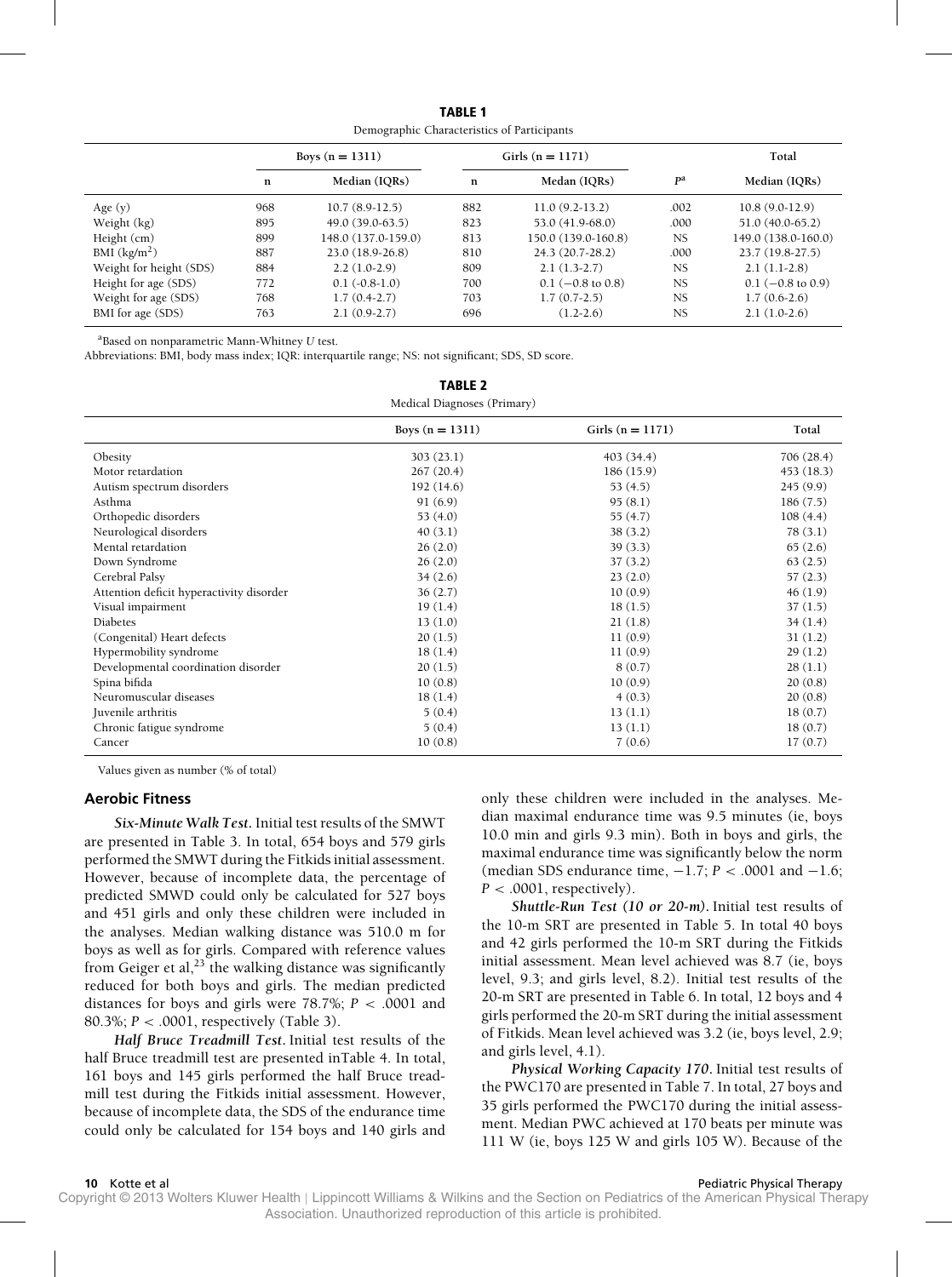| <b>TABLE 3</b>                                  |  |
|-------------------------------------------------|--|
| Initial Test Results of the Six-Meter Walk Test |  |

| 6-m Walk Test            | Boys $(n = 527)$     | Girls $(n = 451)$    | Total            |
|--------------------------|----------------------|----------------------|------------------|
| 6-m walking distance (m) | 510 (451-580)        | 510 (441-576)        | 510 (449-578)    |
| Predicted distance (%)   | 78.7 $(69.4-88.4)^a$ | 80.3 $(68.7-89.4)^a$ | 79.3 (69.0-88.7) |

Values indicate median (interquartile range).

<sup>a</sup>P < .0001 for differences between walking distances and norm values.

| Initial Test Results of the Half Bruce Treadmill Test           |                                                           |                                                       |                                          |  |
|-----------------------------------------------------------------|-----------------------------------------------------------|-------------------------------------------------------|------------------------------------------|--|
| Half Bruce Treadmill Test                                       | Boys $(n = 154)$                                          | Girls ( $n = 140$ )                                   | Total                                    |  |
| Maximal endurance time (min)<br>SD score maximal endurance time | $10.0(8.3-12.0)$<br>$-1.7$ (-2.9 to $-0.8$ ) <sup>a</sup> | $9.3(8.0-10.3)$<br>$-1.6$ (-2.5 to -0.8) <sup>a</sup> | $9.5(8.1-10.9)$<br>$-1.7$ (-2.7 to -0.8) |  |

**TABLE 4**

Values indicate median (interquartile range).

 $a_P < 0.001$  for differences between maximal endurance times and norm values.

| <b>TABLE 5</b><br>Initial Test Results of the 10-m Shuttle-Run Test |                          |                          |                          |  |
|---------------------------------------------------------------------|--------------------------|--------------------------|--------------------------|--|
| 10-m Shuttle-Run Test                                               | Boys $(n = 40)$          | Girls $(n = 42)$         | Total                    |  |
| Level                                                               | $9.3 \pm 3.2$ (1.0-15.5) | $8.2 \pm 3.1$ (1.5-15.5) | $8.7 \pm 3.2$ (1.0-15.5) |  |

Values indicate mean  $\pm$  SD (range).

| <b>TABLE 6</b><br>Initial Test Results of the 20-m Shuttle-Run Test |                         |                         |                         |  |
|---------------------------------------------------------------------|-------------------------|-------------------------|-------------------------|--|
| 20-m Shuttle-Run Test                                               | Boys $(n = 12)$         | Girls $(n = 4)$         | Total                   |  |
| Level                                                               | $2.9 \pm 2.2$ (1.0-7.5) | $4.1 \pm 2.6$ (0.5-6.0) | $3.2 \pm 2.3$ (0.5-7.5) |  |

Values indicate mean  $\pm$  SD (range).

| <b>TABLE 7</b>                                            |  |
|-----------------------------------------------------------|--|
| Initial Test Results of the Physical Working Capacity 170 |  |

| Physical Working Capacity 170 | Boys $(n = 27)$ | Girls $(n = 35)$ | Total         |
|-------------------------------|-----------------|------------------|---------------|
| Watt                          | $125(100-175)$  | $105(90-150)$    | 111 (100-150) |

Values indicate median (interquartile range).

lack of recent reference standard values for the PWC170, we did not compare the scores with reference standards.

# **DISCUSSION**

The purpose of this study was three fold. First, to describe the demographics and medical diagnoses of children participating in Fitkids. Second, to determine the exercise tests used to determine the initial aerobic fitness of children participating in Fitkids. And, third, to determine the initial aerobic fitness of children participating in Fitkids. Results reveal a large heterogeneity of the Fitkids population with regard to primary medical diagnoses and demographic characteristics. The study sample included children reflecting 67 different primary conditions. The heterogeneity of the sample is also reflected in the relatively large range in weight, height, and BMI or age of children participating in Fitkids.

Furthermore, a plethora of aerobic exercise tests were used to test aerobic fitness. Although physical therapists received a Fitkids manual in which the procedures of the recommended tests were outlined, test procedures were sometimes slightly modified. For example, according to the Fitkids manual, rail holding is not allowed during the Bruce treadmill test. However, some therapists permitted children to hold the railing. Rail holding is known to increase endurance time and reduce physiological strain during submaximal exercise.<sup>32</sup> Moreover, according to the Fitkids manual, the recommended length of the walking course of the SMWT test was 15 m. However, some Fitkids centers do not have the capacity to use 15 m, so shorter walking courses were used. A shorter walking course requires the performer to reverse directions more frequently, thus reducing the SMWD. Variability in test procedures within Fitkids centers makes it difficult to compare test results obtained in different centers. Better standardization

#### Pediatric Physical Therapy Fitkids Program in The Netherlands **11**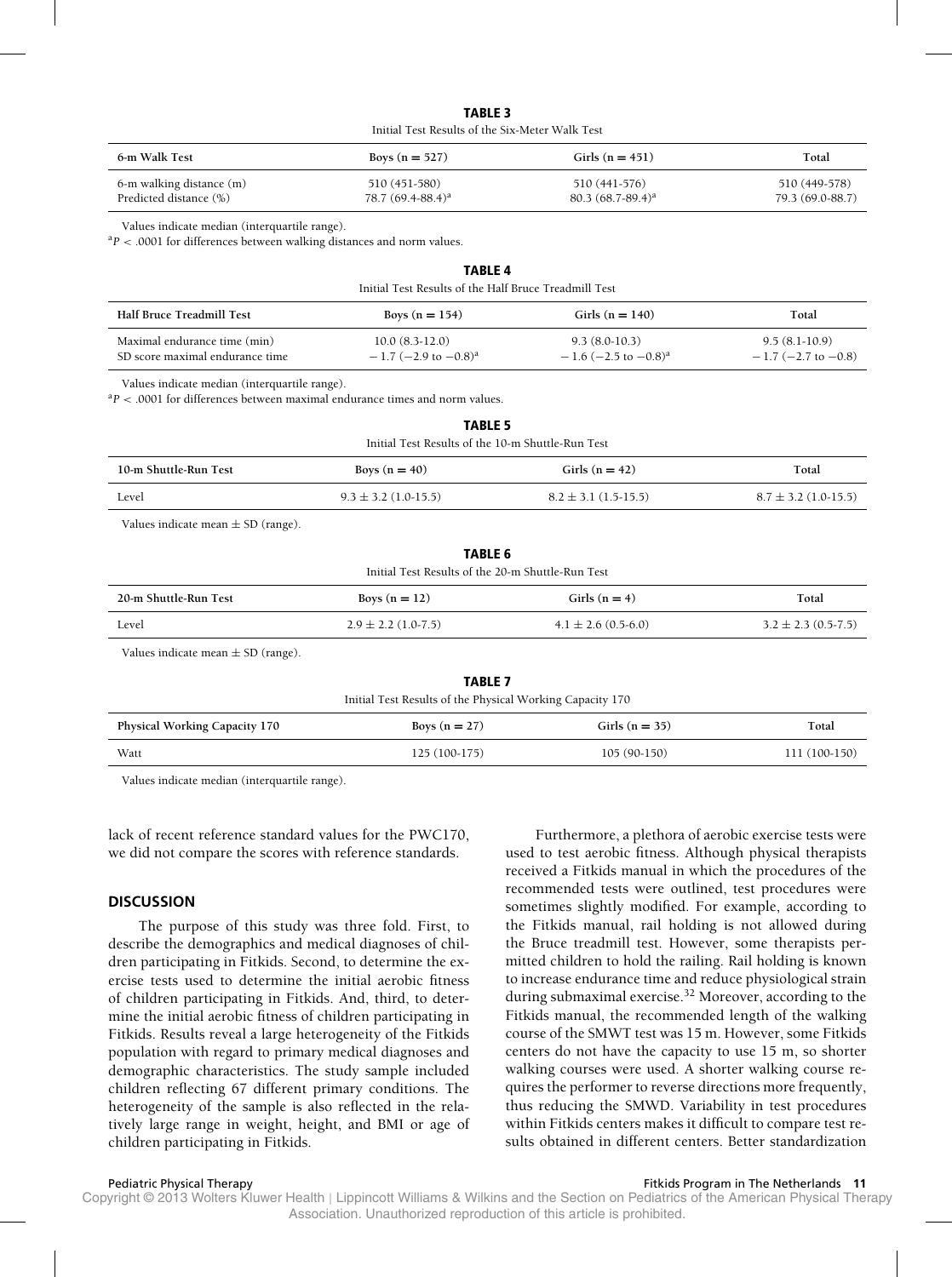and more training days are needed to educate the therapists in the administration of the recommended exercise tests. Besides, the need to follow test procedures as outlined in the Fitkids test manual should be further emphasized among therapists.

In addition, results of this study reveal that children participating in Fitkids have reduced aerobic fitness compared with peers who are healthy. The SMWD was significantly reduced for both boys and girls  $(\pm 20\%$  reduction). Test results of the half Bruce treadmill test indicate significantly reduced maximal endurance times for boys as well as for girls (median SDS endurance time, −1.7 and −1.6, respectively).

Because of the lack of recent reference standard values of the PWC170, and the 10-m/20-m SRT for the 6- to 12-year-old children, we were not able to compare initial test outcomes of these tests with a reference population. New reference values for the PWC170 and 10-m/20-m SRT should be established.

Moreover, test results of the 20-m SRT show the relative short exercise times of children participating in Fitkids. Mean exercise time was 3.2 minutes, which is too short to reach a maximum cardiopulmonary effort. The optimal duration for a maximal exercise test is 6 to 10 minutes in children and 8 to 12 minutes in adolescents.<sup>33</sup> Therefore, the 20-m SRT is not recommended for use in the Fitkids population.

Results of this study point out a relatively high prevalence of children who are overweight and/or obese within the Fitkids program (median BMI for age SDS = 2.1). Of the children with weight and height recorded in the database, 19% (284 children) were overweight ( $\geq +1$  SD BMI for age), whereas more than half of these children (784 children) were obese ( $\geq$  +2 SD BMI for age). As these numbers are based on the children with weight and height recorded in the database rather than on the total number of children in this study, these numbers should be interpreted with some caution. It is likely that pediatric physical therapists did record BMI of children with weight problems more frequently and, therefore, these numbers could indicate an overestimation of the prevalence of overweight and obesity in the Fitkids population. However, Schönbeck and van Buuren<sup>34</sup> reported in 2011 that 13% to 15% of Dutch children in the general population suffered from overweight and obesity, so the overweight and obesity conditions are dramatically increased in the Fitkids population: in a bestcase scenario, 32% of the total population is obese, whereas more than 50% are obese in a worst-case scenario. The prevalence of overweight and obesity has been increasing in youth at an alarming rate. This is of concern because in this age group overweight has been associated with numerous health risks.35 It should be questioned whether Fitkids is relevant for obese children because it is difficult to lose weight using exercise therapy.<sup>36</sup> However, the main goal for the children in Fitkids is to improve physical fitness and optimize, if applicable, psychosocial well-being. Moreover, children who are obese and demonstrate significant motor retardation are often excluded from obesity intervention

programs. Probably, these children should first participate in Fitkids to improve gross motor function and fitness and, thereafter, they might participate in multidisciplinary obesity programs in which nutritional advice is combined with a more active lifestyle to gain a more healthy weight.

# **Study Limitations**

Limitations of this study include the problem of missing data. Although 2482 children were included in the database, only 1439 complete data sets including gender, date of birth, primary medical diagnosis, age, height, weight, type of initial test, and initial test outcome were available. For 681 (27%) children, the initial test outcome was missing, and for 785 children (32%), weight and/or height were missing. With regard to progress toward improved evidence-based practice, it is of high priority to optimize the process of recording data. Currently, pediatric physical therapists record demographic characteristics and test outcomes of patients participating in Fitkids twice: once for their own administration and recording systems and once in the Fitkids Web-based database. The Fitkids foundation could facilitate the recording of Fitkids data, with, for example, a data management system that assists Fitkids therapists with the data entry.

# **Clinical Usefulness**

Determining the physical fitness levels of children with chronic conditions is important. Patients included in studies are, in general, a small select group of subjects with an existing interest in fitness or activity. The current database consists of a large unselected nationwide group of patients who were participating in Fitkids as a part of their medical care.

# **CONCLUSIONS AND PERSPECTIVES**

This study showed the heterogeneity of the Fitkids population regarding demographic characteristics and chronic condition or disability. In addition, there were a plethora of fitness tests used, and the recording of data in the Fitkids database was suboptimal. Moreover, this study showed the impaired aerobic fitness of children participating in Fitkids. Fitkids aims to improve the physical health of these children as well as health-related quality of life. However, the effectiveness of Fitkids has not been established yet. Future research should investigate the effectiveness of the exercise therapy program Fitkids, taking the population heterogeneity into account.

# **REFERENCES**

- 1. Powell KE, Pratt M. Physical activity and health. *BMJ*. 1996;313: 126-127.
- 2. Batty D, Lee IM. Physical activity and coronary heart disease. *BMJ*. 2004;328:1089-1090.
- 3. Stampfer MJ, Hu FB, Manson JE, Rimm EB, Willett WC. Primary prevention of coronary heart disease in women through diet and lifestyle. *N Engl J Med*. 2000;343(1):16-22.

# **12** Kotte et al **Pediatric Physical Therapy 12** Kotte et al